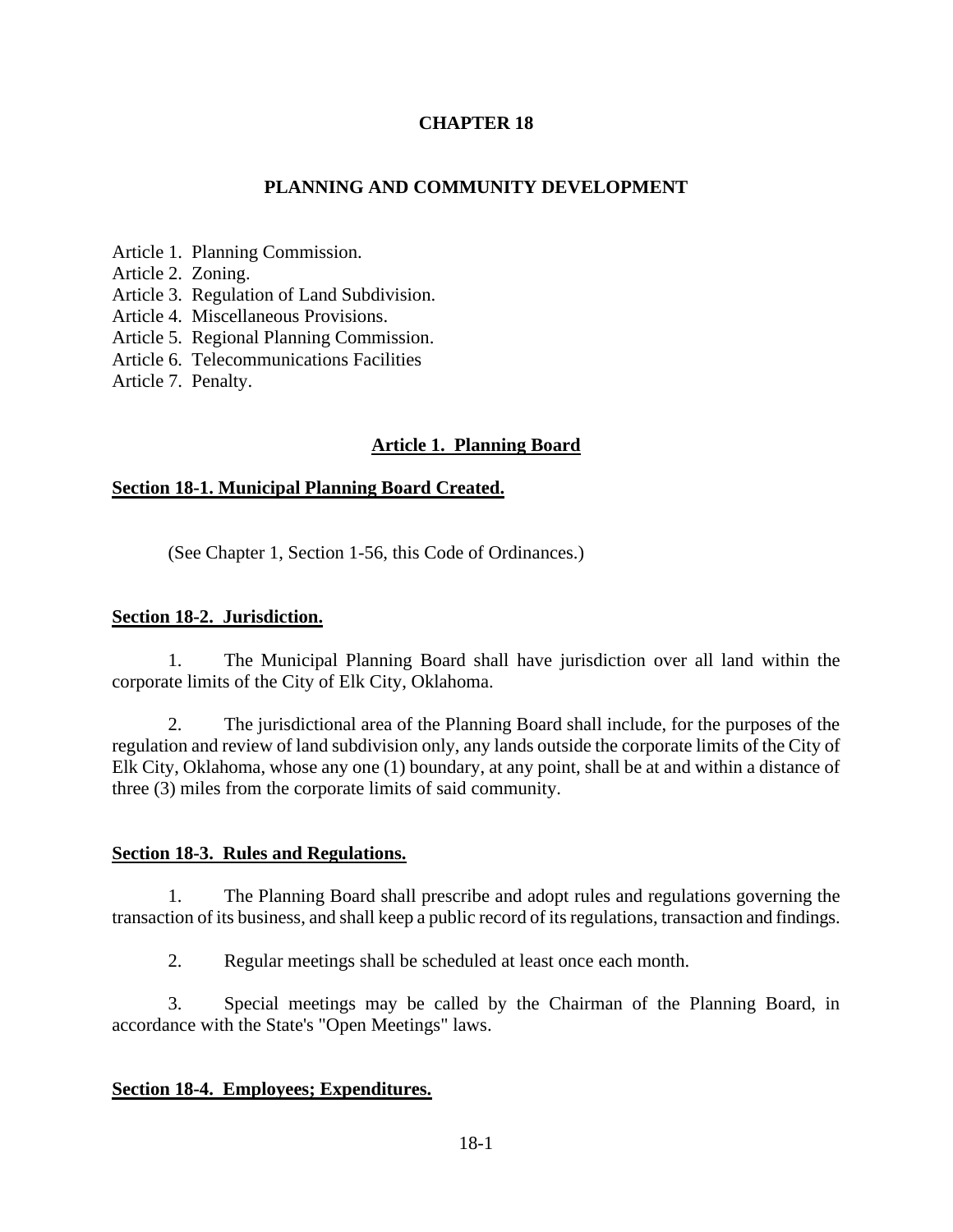1. The Planning Board shall have the authority to contract for necessary professional services, within the limits of the appropriation fixed by the City Commission; all compensation for such services shall also be fixed by said City Commission.

2. The Planning Board may incur other necessary expenses, within the limits of the City Commission appropriation, to carry out its purposes and responsibilities.

# **Section 18-5. Project Review Procedures.**

All projects or matters that fall within the duties and powers of the Planning Board (as specific in this Code of Ordinances), shall be referred to said Planning Board for investigation and report, before any final action shall be taken thereon by the City Commission. If said Planning Board fails to make an investigation and report on any matter referred to it within sixty (60) days, or other agreed upon time, the City Commission may proceed to act upon such matter.

## **Section 18-6. Duties and Powers.**

The Planning Board shall have the following duties and powers:

1. To prepare and recommend to the City Commission for adoption, a Comprehensive Plan for the future development of the City of Elk City, Oklahoma, and to ensure that said Plan, once prepared and adopted, is properly utilized and up-dated at appropriate intervals.

2. To make recommendations concerning the community's growth, improvement and beautification;

3. To investigate and report to the City Commission on all matters relating to the location and development of parks and recreational areas, streets, public ground and structures;

4. To investigate, prepare and recommend to the City Commission, for adoption, a suitable Zoning Ordinance to assist in the implementation of the community's Comprehensive Plan, and to assist said City Commission in administering said Zoning Ordinance;

5. To investigate, prepare and recommend to the City Commission, for adoption, rules and standards for use in regulating the subdivision of land within the Planning Board's jurisdictional area, and to assist said City Commission in administering said Land Subdivision Regulations; and

6. To investigate, prepare and recommend to the City Commission, for adoption, such other rules, regulations or standards as may be necessary to implement the Comprehensive Plan for the City of Elk City, Oklahoma.

## **Section 18-7. Comprehensive Plan Adopted by Reference.**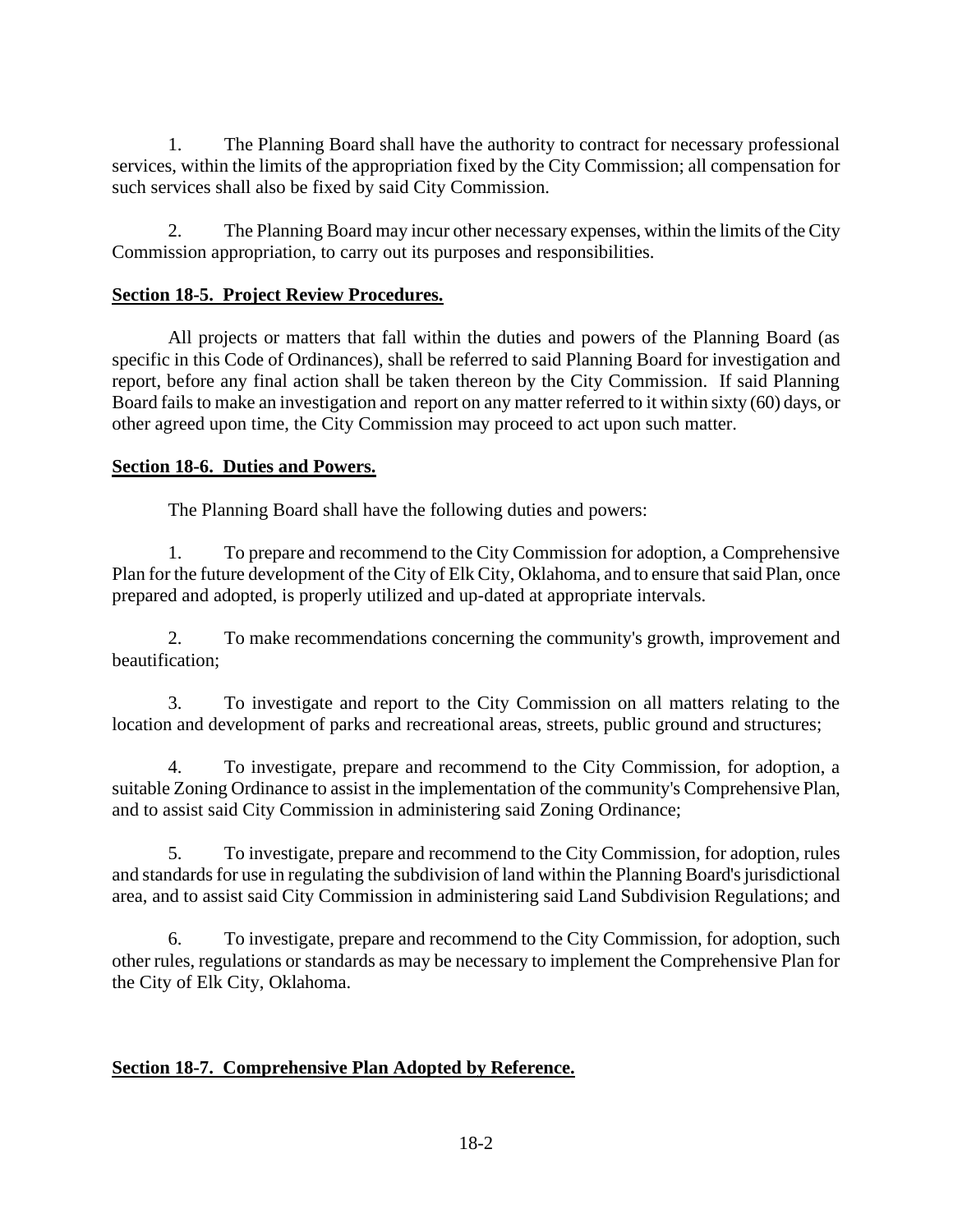The "Comprehensive Plan" - Volume One (1) as prepared by the South Western Oklahoma Development Authority-Contract Number CPA- OK-06-56-1077, or as amended by the City Commission, and Volume Two (2) as prepared by the South Western Oklahoma Development Authority-Contract Number CPA-OK-06-56-1082, or as amended by the City Commission are hereby adopted by reference and incorporated in the Code of Ordinances of the City of Elk City, Oklahoma, as if set out at length herein.

### **Sections 18-8 through 18-9. (Reserved for future use.)**

# **Article 2. Zoning**

### **Section 18-10. Municipality's Power to Zone.**

1. For the purpose of promoting the health, safety and welfare of all citizens of the community, the City Commission is empowered to regulate and restrict the height, number of stories and size of structures, the percentage of lot that may be occupied, the size of yards and other open spaces, the density of population and the location and use of structures and land.

2. For any of the above purposes, the City Commission may divide the municipality into Zoning District of such number, shape and area as may be deemed most beneficial to the community. Within such Zoning Districts, the erection, construction, reconstruction, alteration, repair or use of structures or land may be regulated. All such regulations shall be uniform throughout each District, but the regulations in any Zoning District may differ from those in other Districts.

#### **Section 18-11. Relationship of Zoning to the Comprehensive Plan.**

Any Zoning Ordinance adopted by the City Commission shall be made subsequent to the preparation of, and in accordance with, the community's adopted Comprehensive Plan.

#### **Section 18-12. Planning Board to be Zoning Board.**

To avail itself of the powers of State Law, the Municipal Planning Board is hereby designated as the Zoning Board of the City of Elk City, Oklahoma.

#### **Section 18-13. Zoning Ordinance Adopted by Reference.**

The "Zoning Ordinance of the City of Elk City, Oklahoma" - Volume Three (3) of the Comprehensive Plan as prepared by the South Western Oklahoma Development Authority - Contract No. CPA- OK-06-56-1082, or as amended by the City Commission, is hereby adopted by reference and incorporated in the Code of Ordinances of the City of Elk City, Oklahoma as if set out at length herein.

#### **Sections 18-14 through 18-19. (Reserved for future use.)**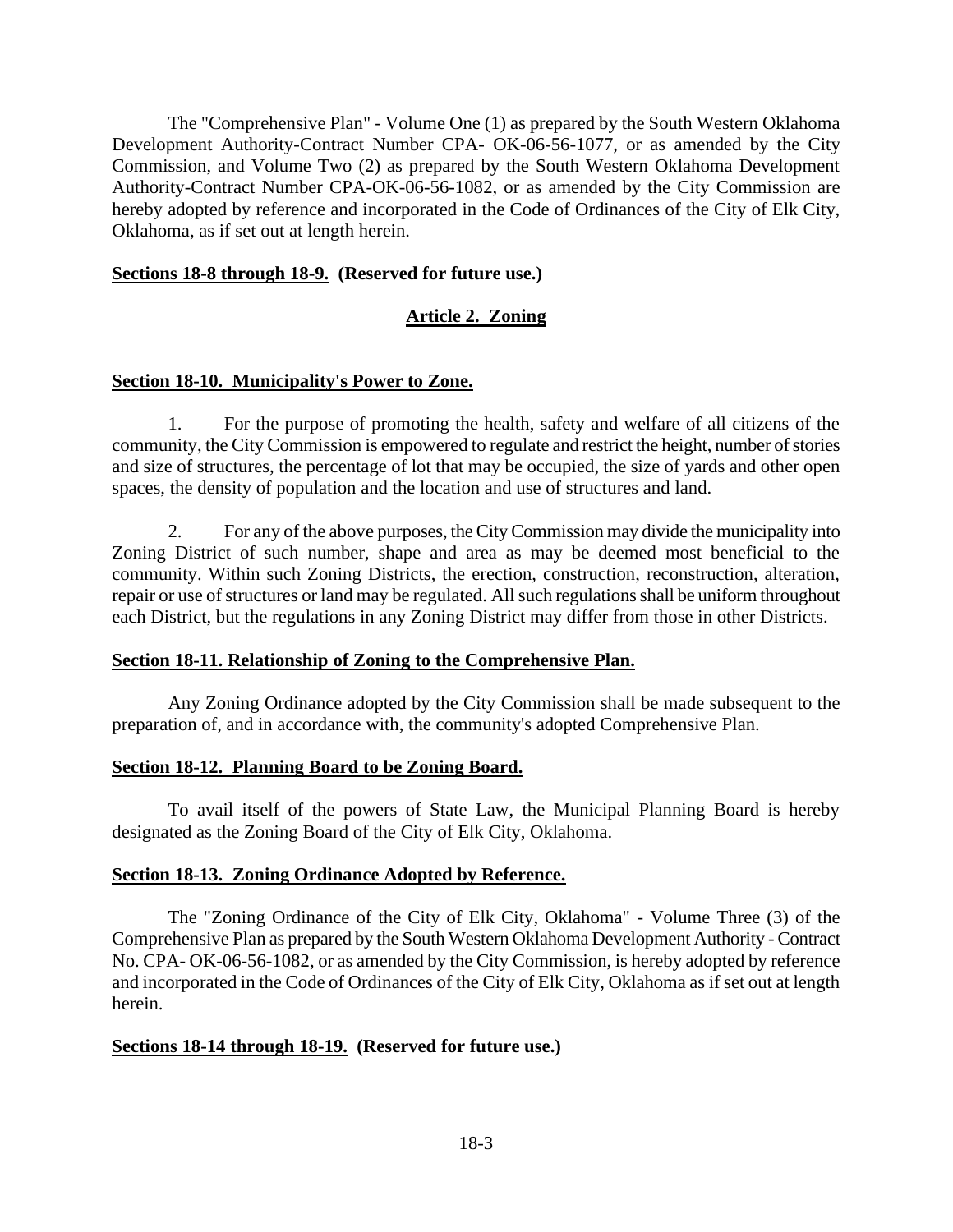# **Article 3. Regulation of Land Subdivision**

### **Section 18-20. Subdivision Review Process.**

1. All subdivision plats, or replats of land laid out in plats or lots, and the streets, alleys or other portions of the same intended to be dedicated to public or private use, located within the jurisdictional area of the Municipal Planning Board, shall first be submitted to said Planning Board for its review.

2. If the subdivision plat or replat is located within the corporate limits of the City of Elk City, Oklahoma, final approval, prior to the filing of said plat or replat with the Beckham County Clerk, shall be obtained from the City Commission of the City of Elk City, Oklahoma.

3. If the subdivision plat or replat is located within the jurisdictional area of the community's Planning Board, but outside of thee corporate boundaries of the City of Elk City, Oklahoma, approval of the community's Planning Board shall be obtained prior to the filing of said plat or replat with the Beckham County Clerk.

4. In reviewing subdivision plats or replats, the Planning Board and the City Commission shall utilize the definitions, procedures and design and improvement standards in the "Elk City Development Guide and Elk City Development Standards" adopted by and for the City of Elk City, Oklahoma, or the appropriate jurisdictional area and entity.

#### **Section 18-21. Subdivision Regulations Adopted by Reference.**

The "Elk City Development Guide and Elk City Development Standards" of the City of Elk City are hereby adopted by reference and incorporated in the Code of Ordinances of the City of Elk City, Oklahoma as if set out at length herein.

#### **Section 18-22. Jurisdiction.**

These regulation and development standards shall apply to the following forms of land subdivision:

1. The division of land into two or more tracts, lots, sites or parcels, any part of which, when subdivided, shall contain less than ten  $(10)$  acres in area;

2. A current subdivision of land previously subdivided or platted into tracts, lots, sites or parcels less than ten (10) acres in area;

3. When the dedication of any street or alley is involved, or off-site extension of utilities is required, regardless of the area involved.

## **Sections 18-23 through 18-29. (Reserved for future use.)**

## **Article 4. Miscellaneous Provisions**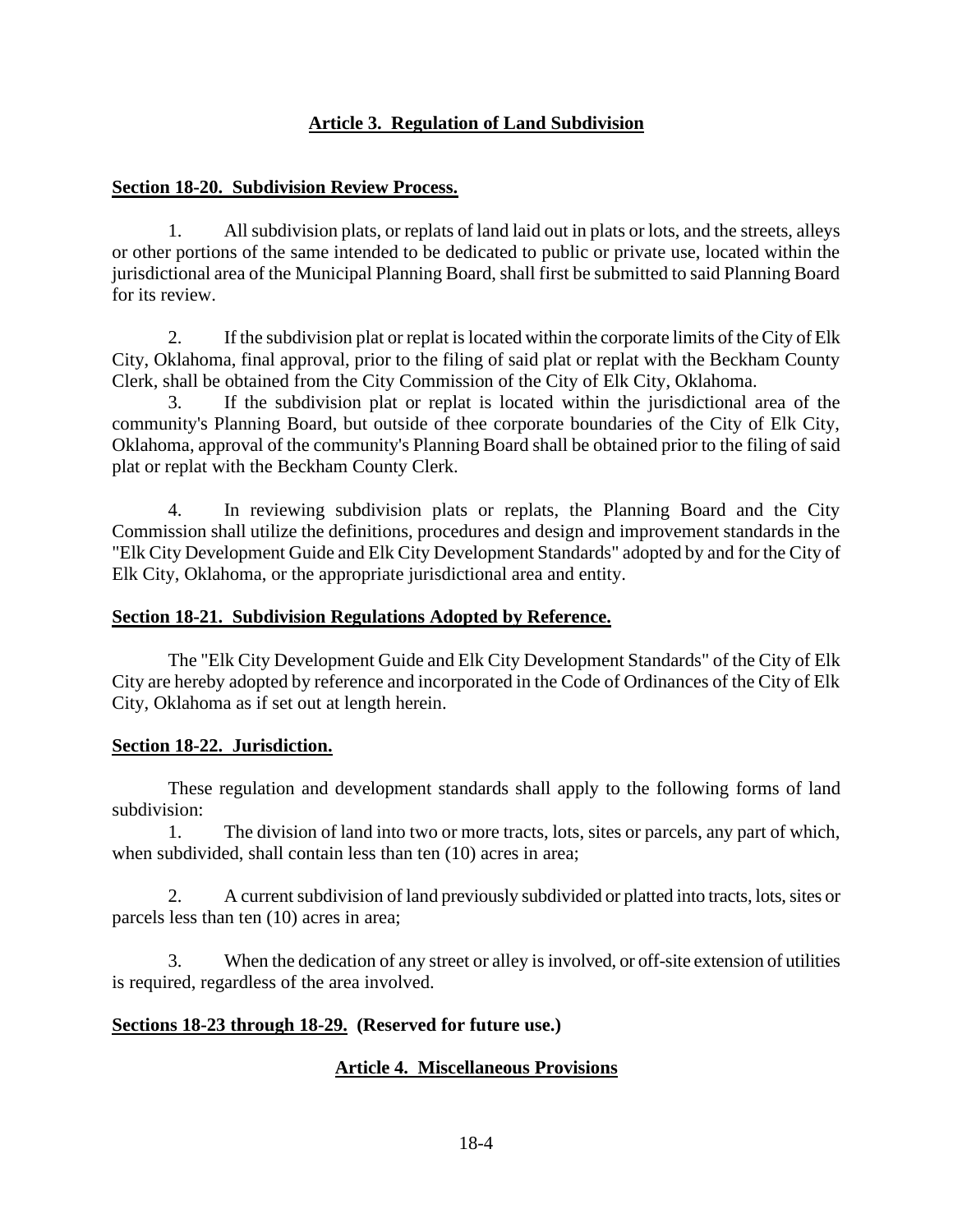### **Section 18-30. Flood-Prone Areas.**

## (See Chapter 4, this Code of Ordinances.) **Sections 18-31 through 18-39. (Reserved for future use.)**

## **Article 5. Regional Planning Commission**

### **Section 18-40. Regional Planning Commission Created.**

1. There is hereby created a Regional Planning Commission of the City of Elk City, Oklahoma, as authorized in title 11, Sections 46-101 through 46-104, Oklahoma Statute 1991, et. req.

2. Said commission shall be composed of five members of the Elk City Planning and Zoning Board. The Mayor and City manager of the City of Elk City, Chairman of the Board of County Commissioners of Beckham County, Oklahoma, and the County Engineer shall be ex-officio voting members of the Regional Planning Commission but shall not be counted for purpose of a quorum. Members of the Regional Planning Commission shall serve without pay.

3. The qualifications, appointment and removal and terms, rules and regulations of the Elk City Regional Planning commission shall be the same as those established for the Elk City Planning Board.

#### **Section 18-41. Jurisdiction**

In addition to the jurisdiction of the Elk City Planning Board, the Regional Planning Commission shall have jurisdiction over a regional district which shall be construed to mean any land outside the incorporated city limits of the City of Elk City, Oklahoma, within an area whose any one boundary, at any point, shall be a distance of three (3) miles from the incorporated limits of Elk City.

#### **Section 18-42. Duties and Powers**

1. The Elk City Regional Planning Commission shall prepare from time to time plans for the systematic development and betterment of the regional district for residence, business or manufacturing purposes. It may consider and investigate any subject matter tending to the development and betterment of such regional district, and make recommendations as it may deem advisable concerning the adoption thereof any department of the City or County Government.

2. The Elk City Regional Planning Commission shall have the power to review and approve or reject, in accordance with its adopted subdivision regulations.

3. Before final action shall be taken by the City or County Government or department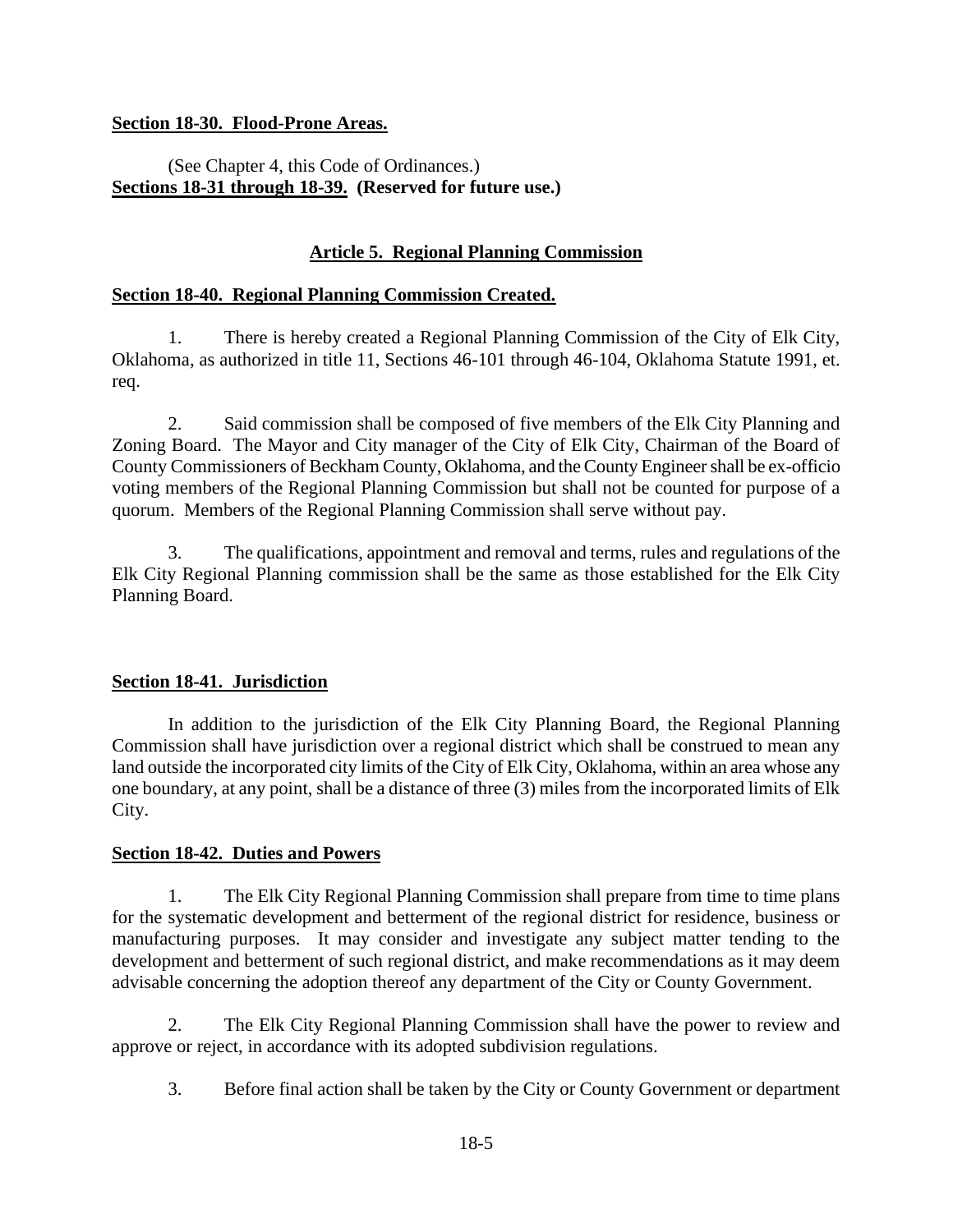thereof on the location and design of any public buildings, statue, memorial, park, parkway, boulevard, playground, public grounds, or bridge within such regional district, the question shall be submitted to the Regional Planning Commission for investigation and report.

4. All plans, plats, replats of land laid out in lots or blocks, and the streets, alleys, or other portions of the same intended to be dedicated to public or private use within such regional district, shall first be submitted to Elk City Regional Planning Commission and approved by it before it shall be entitled to record in the office of the County Clerk.

5. For large areas of rural land not served by water and sewer facilities by any governmental entities, the use of private roadways in either platted or unplatted area shall be recognized and authorized and building permits to property owners abutting upon the private roadways shall be issued without complying with standards as provided for dedicated streets under the following conditions:

- a. The private roadway easement shall be at least fifty (50) feet in width;
- b. The property abutting the private roadway shall contain not less than two (2) acres;
- c. The property shall be more than one-fourth (3) mile from sewer and water facilities furnished by the City of Elk City;
- d. The private roadway shall not be dedicated to the public but reserved for future dedication and, until such future dedication, be the private roadway of the abutting property owners;
- e. The owners of the property within the subdivision shall maintain the private roadway. Not the City of Elk City or the County shall have responsibility for maintenance and repair of the private roadway;
- f. If the property is platted, there shall be emblemized on the face of the plat, clearly conspicuous, a notice that the streets and drives have not been dedicated to the public, and that the streets shall be maintained by the private property owners within the subdivision, but that streets shall always be open to police, fire, and other official vehicles of all state, federal, county and municipal agencies;
- g. Every deed shall clearly acknowledge that the roadway is private and not maintained by any municipality or county;
- h. Prior to the sale of any parcel in the subdivision, a conspicuous sign shall be posted at the entrance of the subdivision: "Private roadway not maintained by Elk City or the County";
- i. At any time after use of such private roadway is recognized and authorized pursuant law, a petition of at least sixty percent (60%) of the owners, in area, to improve and dedicate the street shall bind all of the owners thereby to permanently improve the street or roadway in compliance with the applicable requirements of the City of Elk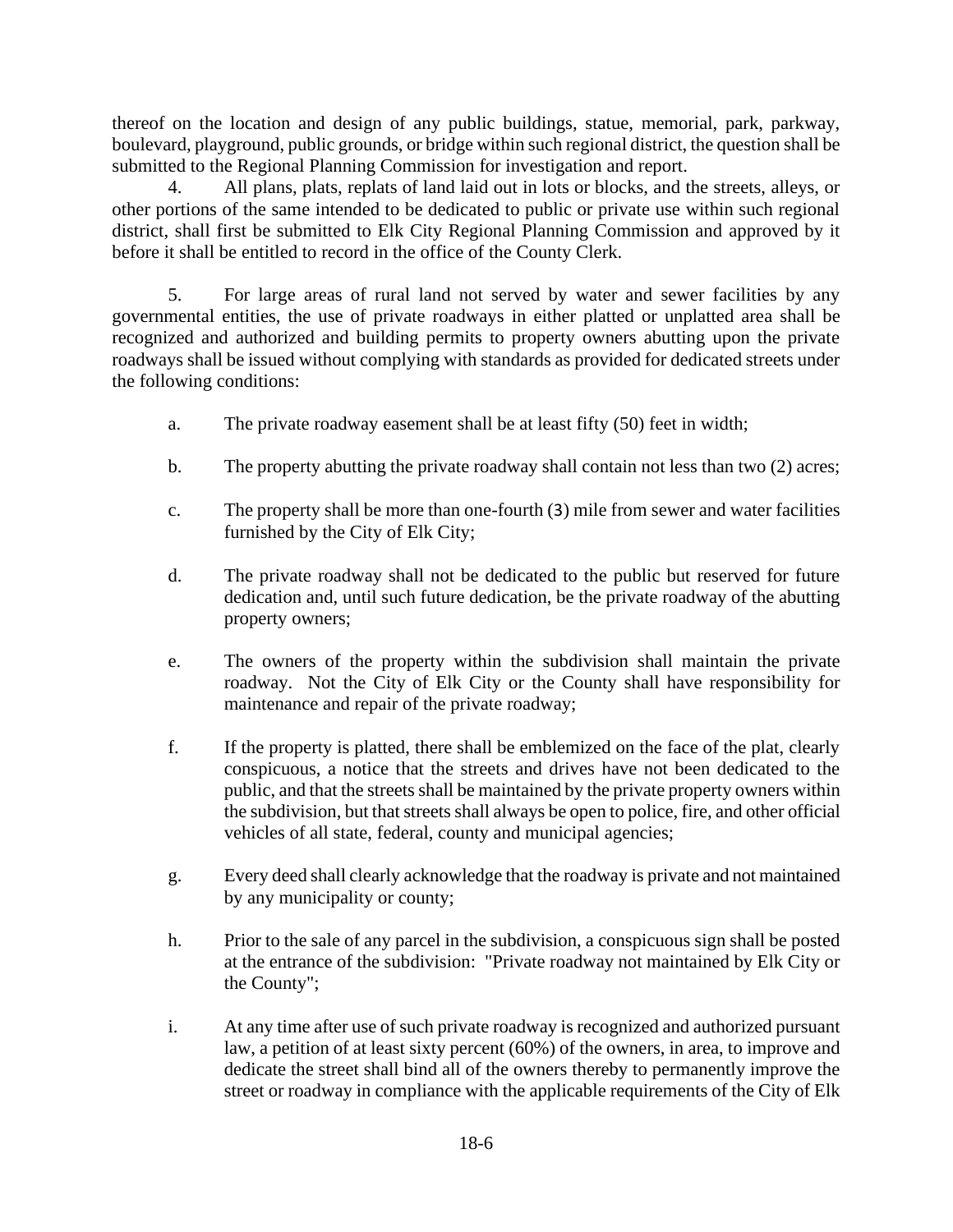City or the County. All other ordinances and Regional Planning Commission regulations pursuant to the provisions of this article relating to subdivisions not in conflict herewith shall be applicable in such cases;

j. The Regional Planning Commission may require the developer of such property to reserve appropriate utility easements for water, sewer, and any other utility installations as may be required for present and future development.

### **Section 18-43 through 18-49. (Reserved for future use.)**

## **Article 6. Telecommunications Facilities**

#### **Section 18-50. Purpose.**

The purpose of these regulations for telecommunications facilities is:

- 1. To facilitate the provisions of telecommunications services throughout the City;
- 2. To enhance the ability to provide telecommunications services to the community quickly, effectively, and efficiently;
- 3. To encourage the location of towers in non-residential zone districts;
- 4. To minimize the total number of towers in the community;
- 5. To encourage the joint use of new and existing tower locations;
- 6. To ensure that towers are located in areas that minimize adverse impacts;
- 7. To ensure towers and antennas are configures in a way that minimizes adverse visual impacts by careful design and appropriate siting;
- 8. To encourage the attachment of antennas to existing structures;
- 9. To consider public health and safety of telecommunications facilities;
- 10. To avoid damage to adjacent properties from tower failure through careful engineering and locating of tower structures; and
- 11. To protect residential areas and lands by minimizing adverse impacts of towers.

#### **Section 18-51. Definitions.**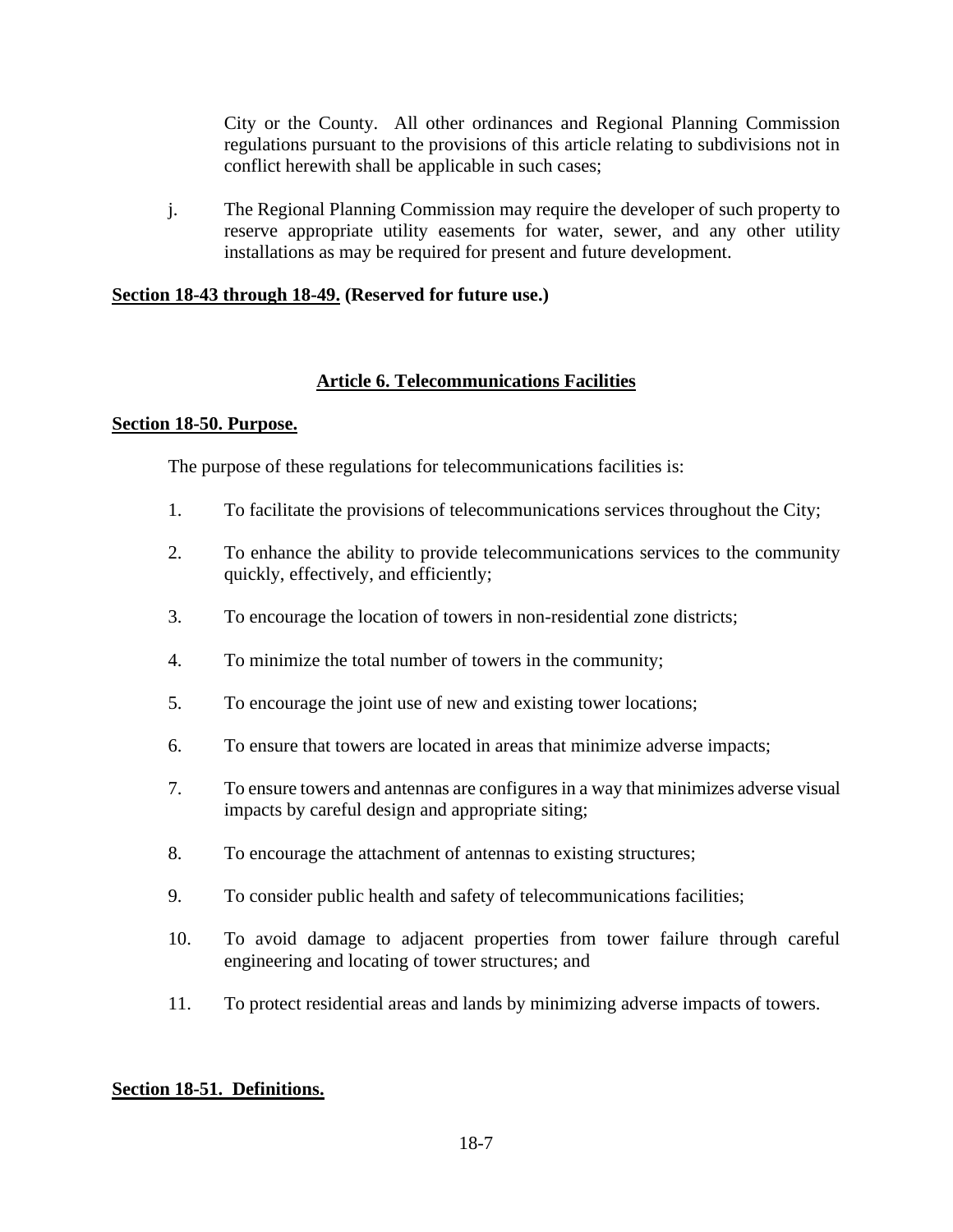1. ACCESSORY SUPPORT FACILITIES--shall mean support buildings, and structures and equipment cabinets for telecommunications facilities containing electrical mechanical equipment and devices used for the reception of or transmission of voice, data, image, graphic, and video programming information between or among points by wire, cable, fiber optics, laser, microwave, radio, satellite, or similar facilities.

2. ALTERNATE TOWER STRUCTURE--shall mean manmade trees, clock towers, bell steeples, building structures, or building equipment normally maintained above the roof line of a structure, light poles or similar alternative design-mounting structures. An alternative tower structure must be compatible with the natural setting and surrounding structures, and must camouflage or conceal the presence of antennas and/or towers. This term also includes any antenna array attached to the alternative tower structure.

3. ANTENNA--shall mean any exterior transmitting or receiving devices mounted on a tower, building or structure and used in communications that radiate or capture electromagnetic waves, digital signs, analog signals, radio frequencies, (excluding radar signals), wireless telecommunications signals, or other communication signals.

4. BACKHAUL NETWORK--shall mean the lines that connect a provider=s tower/cell sites to one or more cellular telephone switching offices, and/or long distance providers, or the public switched telephone network.

- 5. FAA- Federal Aviation Administration
- 6. FCC- Federal Communications Commission

7. TELECOMMUNICATIONS FACILITIES- shall mean the plant, equipment and property, included but not limited to, cables, wires, conduits, ducts, pedestals, antennae, towers, alternative tower structures, electronics and other appurtenances used to transmit, receive, distribute, provide or offer telecommunications services.

8. TELECOMMUNICATIONS SERVICE- shall mean the providing or offering for rent, sale or lease, or in exchange for other value received, of the transmittal of voice, data, image, graphic and video programming information between or among points by wire, cable, fiber optics, laser, microwave, radio, satellite or similar facilities, with or without benefit or any closed transmission medium.

9. TOWER-shall mean any structure designed and constructed primarily for the purpose of supporting one or more antennas, including self-supporting lattice towers, guy towers, or monopole towers. The term includes radio and television transmission towers, microwave towers, common carrier towers, cellular telephone towers, and other similar structures. This term also includes any antenna or antenna array attached to the tower structure.

10. TOWER HEIGHT- shall mean, when referring to a tower or other alternative tower structure, the distance measured from the lowest point within ten (10) feet of the structure to the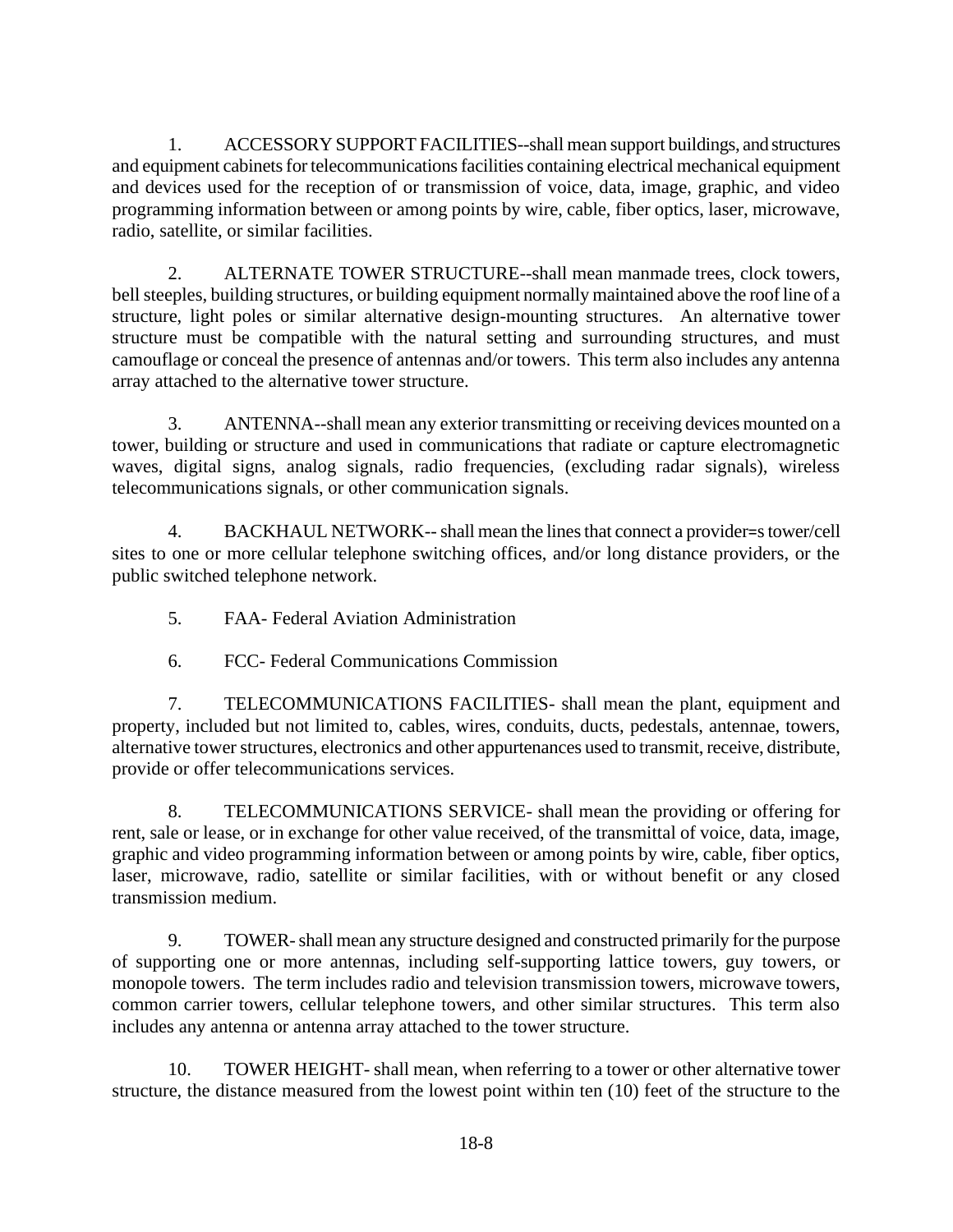highest point on the tower or other alternative tower structure, including the base pad and any antenna.

# **Section 18-52. Permit required.**

Telecommunications facilities shall be regulated and permitted pursuant to this Ordinance.

1. A telecommunications facility shall obtain a permit as a condition for the siting, construction, or operation of the telecommunications facility. The fee for the permit shall be \$10.00 for each foot of tower height.

- 2. These regulations shall apply to all towers and antennas, as defined, except:
- a. Any tower or antenna, not more than seventy (70) feet in height, owned or operated by a federally-licensed amateur radio station operator, if it is used exclusively as a receive-only facility;
- b. Any antenna collocated on an existing telecommunications facility, except as expressly provided in this Ordinance;
- c. A telecommunications facility located or collocated on property, which is owned by the City of Elk City and designated by the City of Elk City as a site suitable for location of a telecommunications facility.

3. Any violation of this Ordinance is hereby declared to be a nuisance. In addition to any other relief or penalty provided by law, the City of Elk City may apply to District Court for an injunction to prohibit the continuation of any violation of this Ordinance.

# **Section 18-53. Collocation Requirements.**

1. All applicants for a telecommunications facility permit shall collocate on an existing facility if it is feasible to do so. An existing facility shall be deemed available for collocation if (1) the facility is within the search ring of the applicant or within a reasonable distance so as to fit into the applicant=s design; (2) space is available on the facility; and (3) the applicant and the facility owner will lease space to applicant at a reasonable market rate.

a. If the applicant finds that collocation is not feasible, it shall submit to the City of Elk City a written statement of the reasons for the infeasibility. The City may retain a technical expert in the field of radio frequency (RF) engineering to determine whether collocation at the side is feasible. The cost for such a technical expert will be at the expense of the applicant.

2. A telecommunications tower shall not be permitted unless the owner of the proposed tower certifies to the City that the tower is available for use by other telecommunications service providers on a reasonable and non-discriminatory basis. Towers shall be designed and built to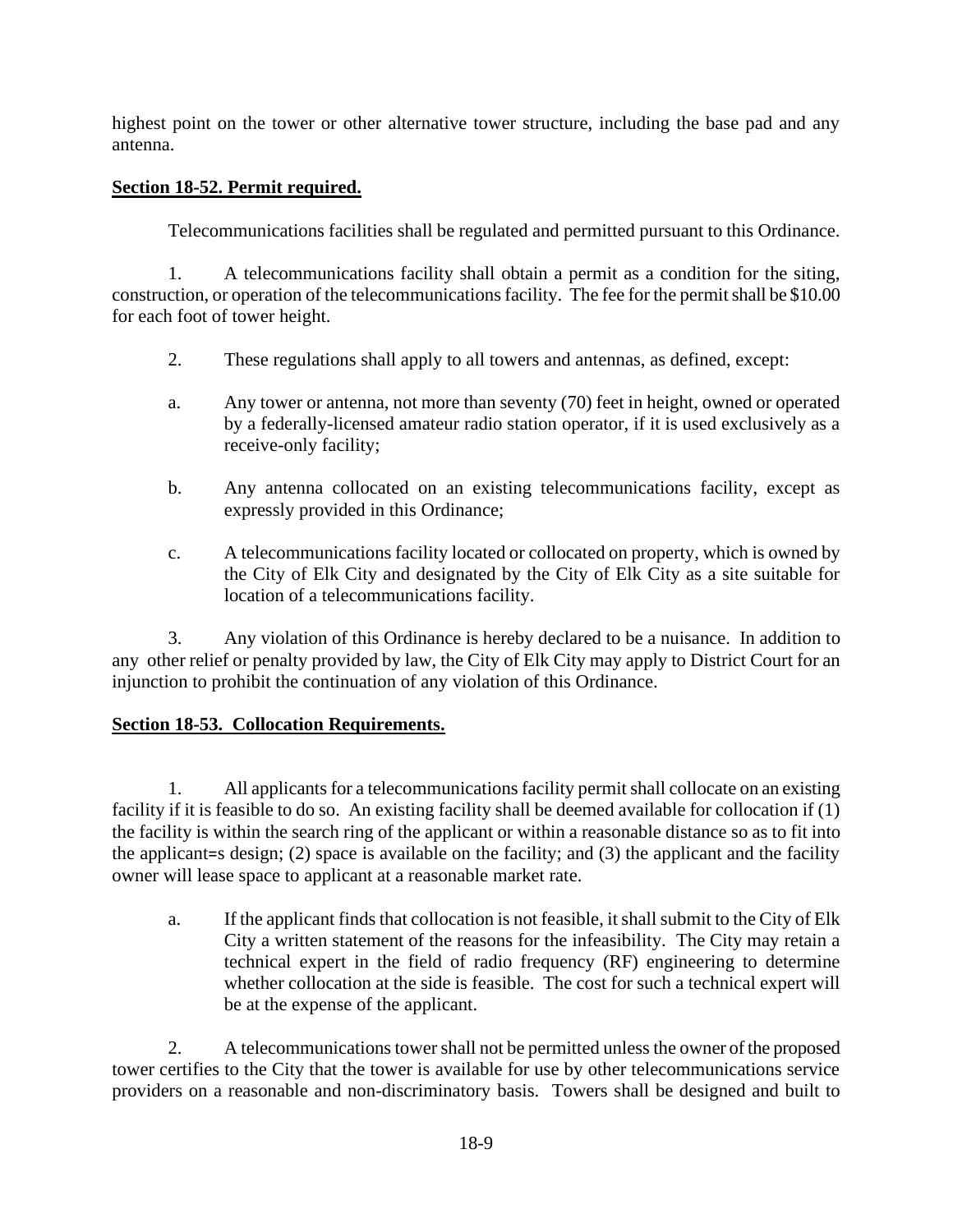accommodate a minimum of three telecommunications facilities.

3. To facilitate collocation and coordination of telecommunications sites, all telecommunications service providers shall, within ninety (90) days of the publications of this Ordinance, provide the City with their prospective antenna plans. Said plans shall include detailed maps showing the locations of all telecommunications towers serving any portion of the City and indicating coverage areas for current and, the extent possible, future telecommunications towers.

4. Providers shall also provide the City with any updates to the above documents within ninety (90) days of their creation.

# **Section 18-54. Telecommunications Facility Standards.**

1. ATTRACTIVE NUISANCE. No tower may be located within 250 feet of a playground, ball field or other area used for active recreation within a park or school. Where such locations are well suited for placement of towers on municipal property, special fencing may be required.

2. COMPATIBILITY. Telecommunications facilities shall either maintain a galvanized or finished or, subject to applicable standards of the FAA, be painted so as to reduce visual obtrusiveness. Dish antennas shall be of neutral, non-reflective color with no logos.

The exterior equipment buildings and/or metal equipment cabinets visible from residential areas or public rights-of-way must have a neutral aggregate finish or be painted to reflect the color and character of adjoining structures or blend with adjacent landscape and other surroundings.

3. GUY WIRES must be anchored no closer than 25 feet from any property line. Guy wires shall not cross or encroach any overhead telephone or electric power lines.

4. HEIGHT. No telecommunications tower shall exceed 200 feet in height, including antenna array.

5. INTERFERENCE. Applicants shall demonstrate that the planned telecommunications facility will not cause radio frequency interference with other existing or planned equipment. Such interference is prohibited.

6. LANDSCAPING. All telecommunications sites shall be landscaped with nondeciduous trees, at least six (6) feet in height, which will attain a height of at least fifty (50) feet in height at maturity. The trees shall be planted on ten-foot centers, on all sides of the side, on the outside of the required fence.

7. LIGHTING. Illumination of telecommunications towers is prohibited except as required by the FAA. Any required lighting shall be directed upward and away from adjoining properties. Ground level security lights shall not be more than twenty (20) feet in height.

8. PARKING. Each telecommunications site shall have a minimum of one space per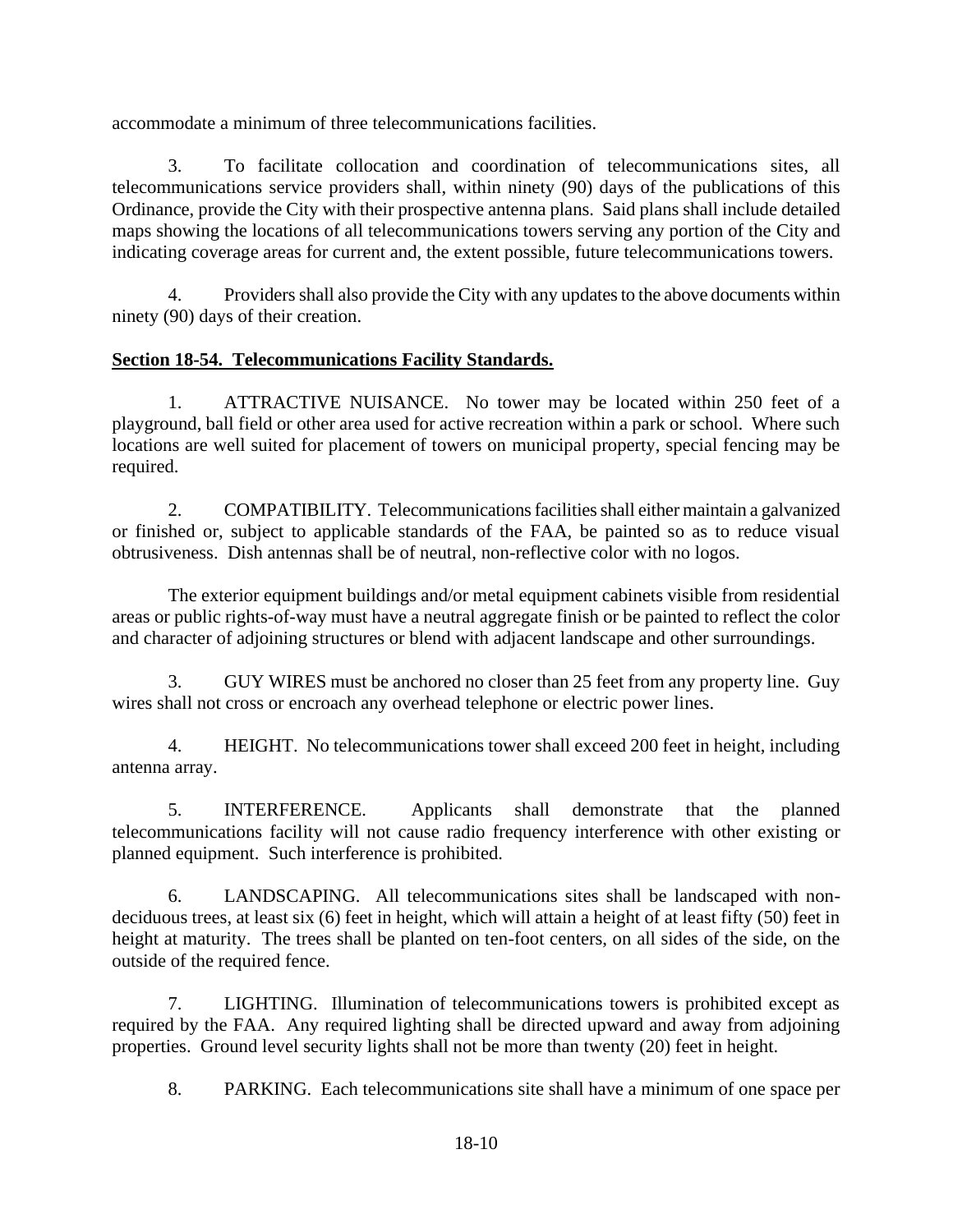provider with no more than three parking spaces per site located adjacent to the ingress/egress point.

9. SECURITY FENCE. A fence not less than eight (8) feet, nor greater than ten (10) feet, from finished grade shall be installed around the site to completely enclose the towers and anchored location of guy wires, if used. Such features shall be constructed of chain link, woven wire, or solid metal.

10. SETBACK AND FALL ZONES. No new tower shall be sited within three-hundred (300) feet of any residential structure. Any new tower adjacent to a public right-of-way shall be set back a minimum of one (1) foot for each foot of tower height or seventy five (75) feet, whichever distance is greater.

11. SIGNS. Signs on telecommunications towers shall be limited to those displaying the name, registration number, and emergency contact number of the tower owner or signs required by the FCC regulations, or signs containing warning or safety instructions. Signs shall be limited to four (4) square feet. Advertising on signs is prohibited.

12. SPACING. No tower shall be located closer than 500 feet from other towers. Any new tower in excess of 100 feet in height shall be located a minimum of one mile from any existing tower in excess of 100 feet in height.

### **Section 18-55. Alternative Structure Standards.**

A telecommunications facility may be permitted on an alternative tower structure at least thirty (30) feet tall under the following conditions, which shall be in addition to the requirements of Sections 5 and 7.

1. The facility and its accessory support facilities comply with all zoning requirements applicable to the alternate structure and the provisions of Section 5 of this Ordinance;

2. If the facility or any accessory support facility is located upon the roof of a structure, each such facility shall be set back a distance of at least equal to the height of the telecommunications facility unless the facilities are screened or camouflaged in a manner that is compatible with the surrounding property. The top of the antenna or other facility shall not be more than thirty percent (30%) of the height of the structure, or seventy-five (75) feet, whichever is less.

3. The alternative structure must be similar in color, scale and character to adjoining buildings or structure or blend with the landscaping and other surroundings immediately adjacent to them so as to generally avoid the creation of unique visual objects that stand out in the environment; and

4. Prior to the installation of any building/roof mounted telecommunications facility, the applicant shall furnish to the City an engineer=s certifications that the structure will support and not be adversely affected by the proposed antenna and accessory support facility or equipment.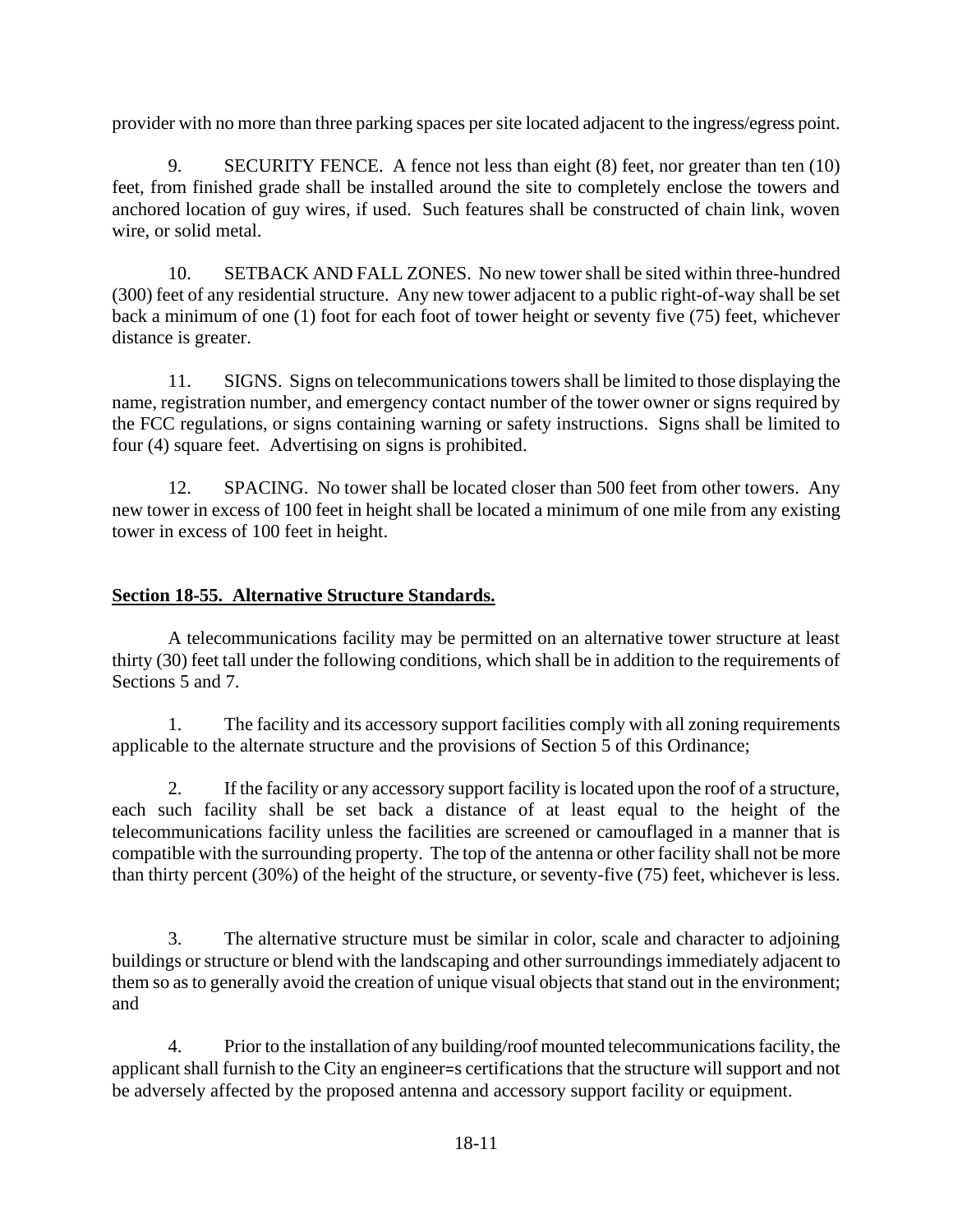### **Section 18-56. Specific Standards.**

All telecommunications facilities shall be erected and operated in compliance with current FCC and FAA rules and regulations and other applicable federal, state, and local standards. Applicant must provide a copy of its FCC license or, if the applicant is not an FCC license holder, a copy of at least one letter from a FCC license holder to locate at least one antenna on the applicants tower.

1. ENVIRONMENTAL STANDARDS. Ground-mounted equipment for personal wireless service facilities shall not generate noise in excess of 50 DB at the property line. Roofmounted or side-mounted equipment for personal wireless services shall not generate noise in excess of 50 DB at ground level at the base of the building closest to the antenna.

2. STRUCTURAL STANDARDS. Telecommunications tower structures must conform to the most current revision of EIA222 standards. Guyed telecommunications towers shall be designed and located such that, if the structure should fall, it will avoid habitable structures and public ways. An engineer=s certifications of the structural integrity of the tower and associated equipment shall be required.

3. WIND STANDARDS. Telecommunications facilities shall be designed and engineered to withstand wind loadings and other design standards as defined by BOCA and ANSI for the county in which the municipality is located.

## **Section 18-57. Permit Conditions.**

1. ABANDONMENT. A telecommunications service provider shall post a bond or other security sufficient to pay for the removal of any abandoned facility. No owner or occupant of property within the City shall permit, leave or cause to be left on any said property any telecommunications facility, which has been abandoned or discontinued for use. The provider shall remove its facility within ninety (90) days of the date that it discontinues its use of the facility. If the provider fails to remove the facility within the required time, the facility shall be deemed abandoned. The City shall have the authority to enter the premises and remove the abandoned facilities. All costs of removal that exceed the amount of the bond or security posted for that purpose shall be collected from the provider or property owner in the manner provided for summary abatement of nuisances. This requirement shall apply to collocated facilities unless the collocation agreement provides for the removal of abandoned facilities by the tower operator.

2. DEFECTIVE FACILITIES. Defective or unsafe antennas, telecommunications facilities shall be repaired or removed within three months at the owner or operator=s expense. It not removed, the City may remove at the expense of the owner or operator.

3. NON-CONFORMING USE. Existing towers that do not comply with the new regulations may continue. They may not be expanded or replaced unless they meet the new